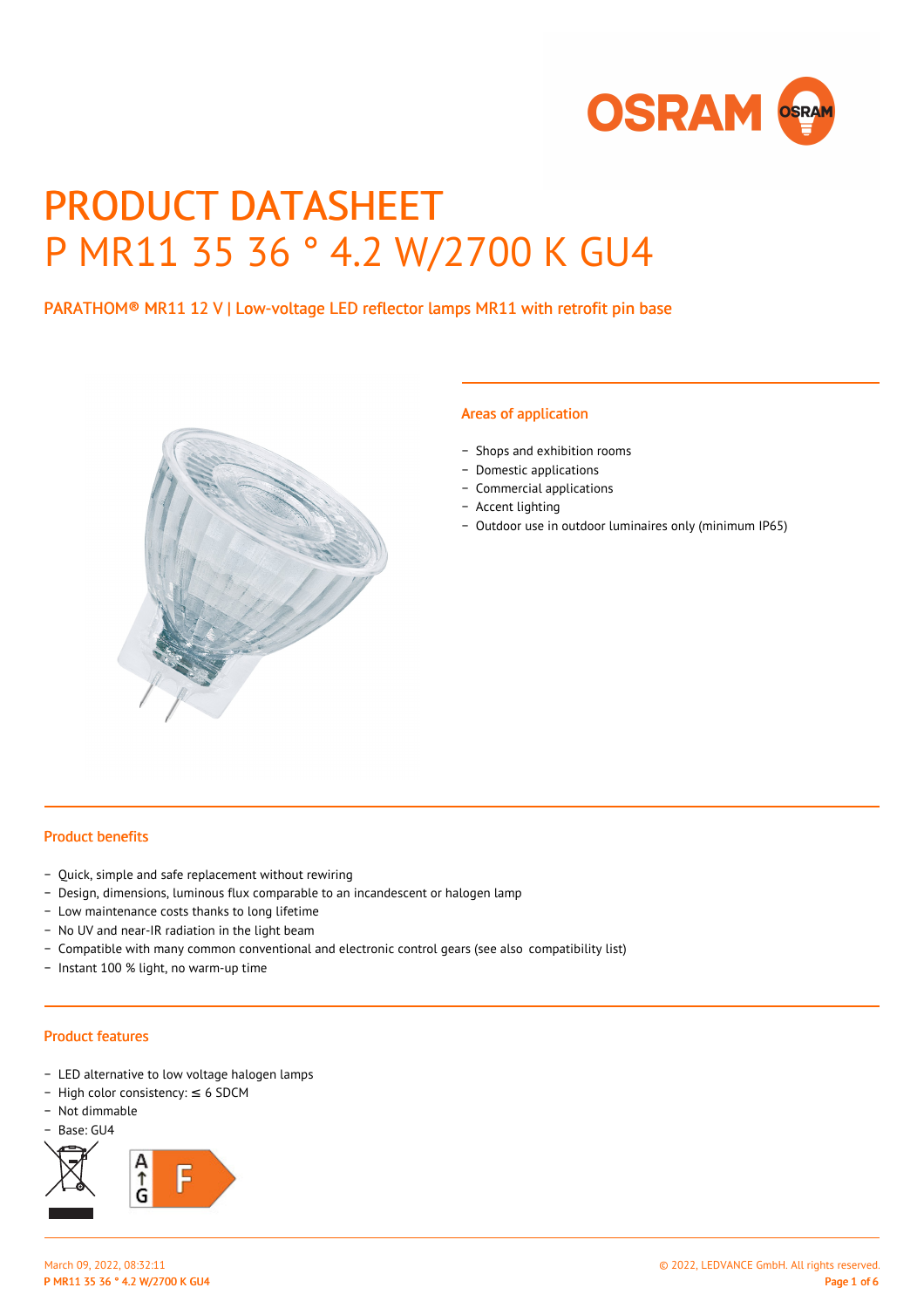- − Lamp made of glass
- Good quality of light; color rendering index R<sub>a</sub>: ≥ 80
- − Lifetime: up to 15,000 h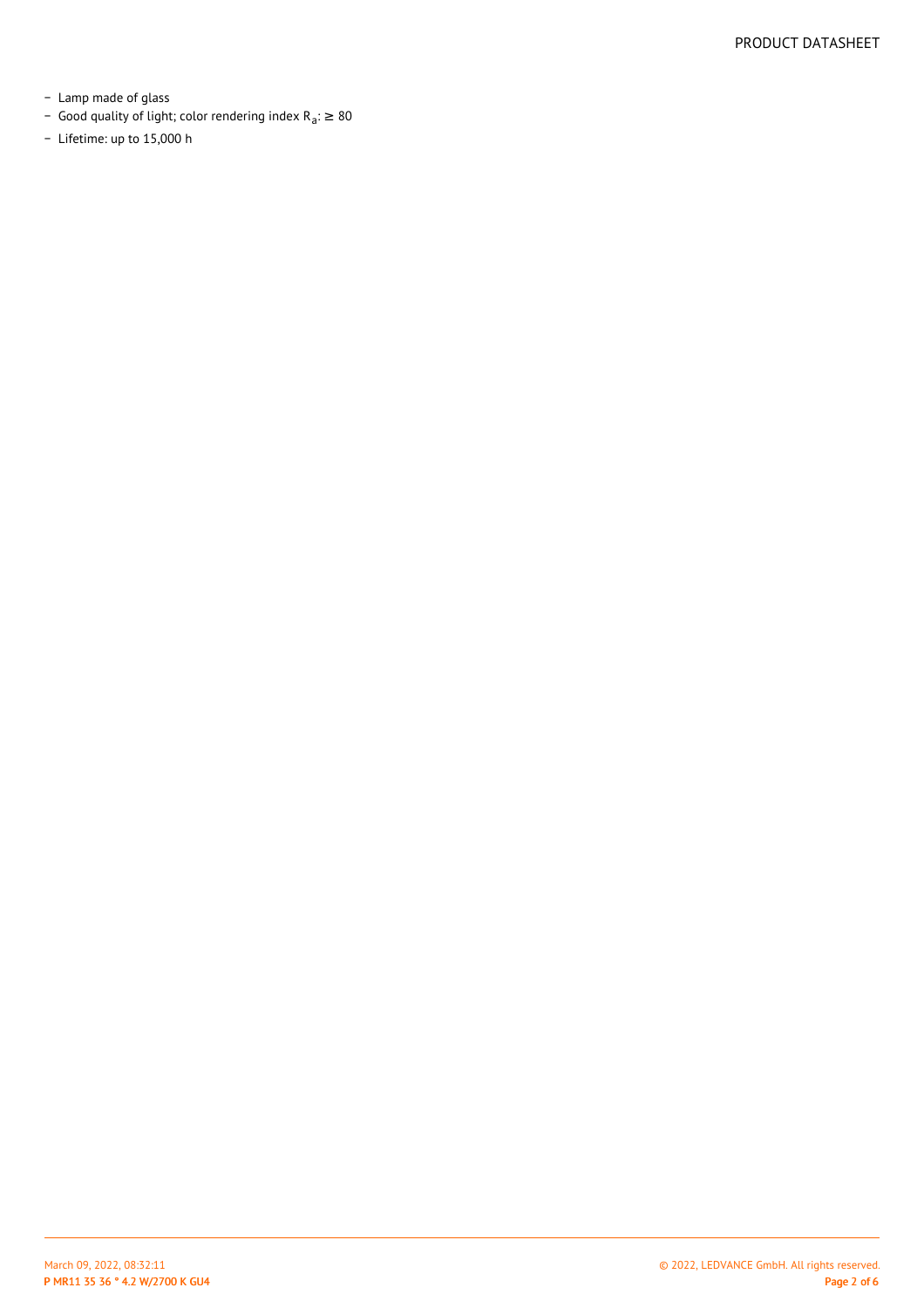# TECHNICAL DATA

## Electrical data

| Nominal wattage                          | 4.2 W    |
|------------------------------------------|----------|
| Construction wattage                     | 4.20 W   |
| Nominal voltage                          | 12 V     |
| Claimed equiv. conventional lamp power   | 35 W     |
| Nominal current                          | 500 mA   |
| Type of current                          | AC       |
| Inrush current                           | $<$ 18 A |
| Operating frequency                      | 50/60 Hz |
| Mains frequency                          | 50/60 Hz |
| Max. lamp no. on circuit break. 10 A (B) | 30       |
| Max. lamp no. on circuit break. 16 A (B) | 48       |
| Power factor $\lambda$                   | > 0.50   |

## Photometrical data

| Luminous intensity                      | 600 cd        |
|-----------------------------------------|---------------|
| Luminous flux                           | 345 lm        |
| Nominal useful luminous flux 90°        | 345 lm        |
| Luminous efficacy                       | 82 lm/W       |
| Lumen main.fact.at end of nom.life time | 0.70          |
| Light color (designation)               | Warm White    |
| Color temperature                       | 2700 K        |
| Color rendering index Ra                | $\geq 80$     |
| Light color                             | 827           |
| Standard deviation of color matching    | $\leq$ 6 sdcm |
| Rated peak intensity                    | 600 cd        |
| Rated LLMF at 6,000 h                   | 0.80          |

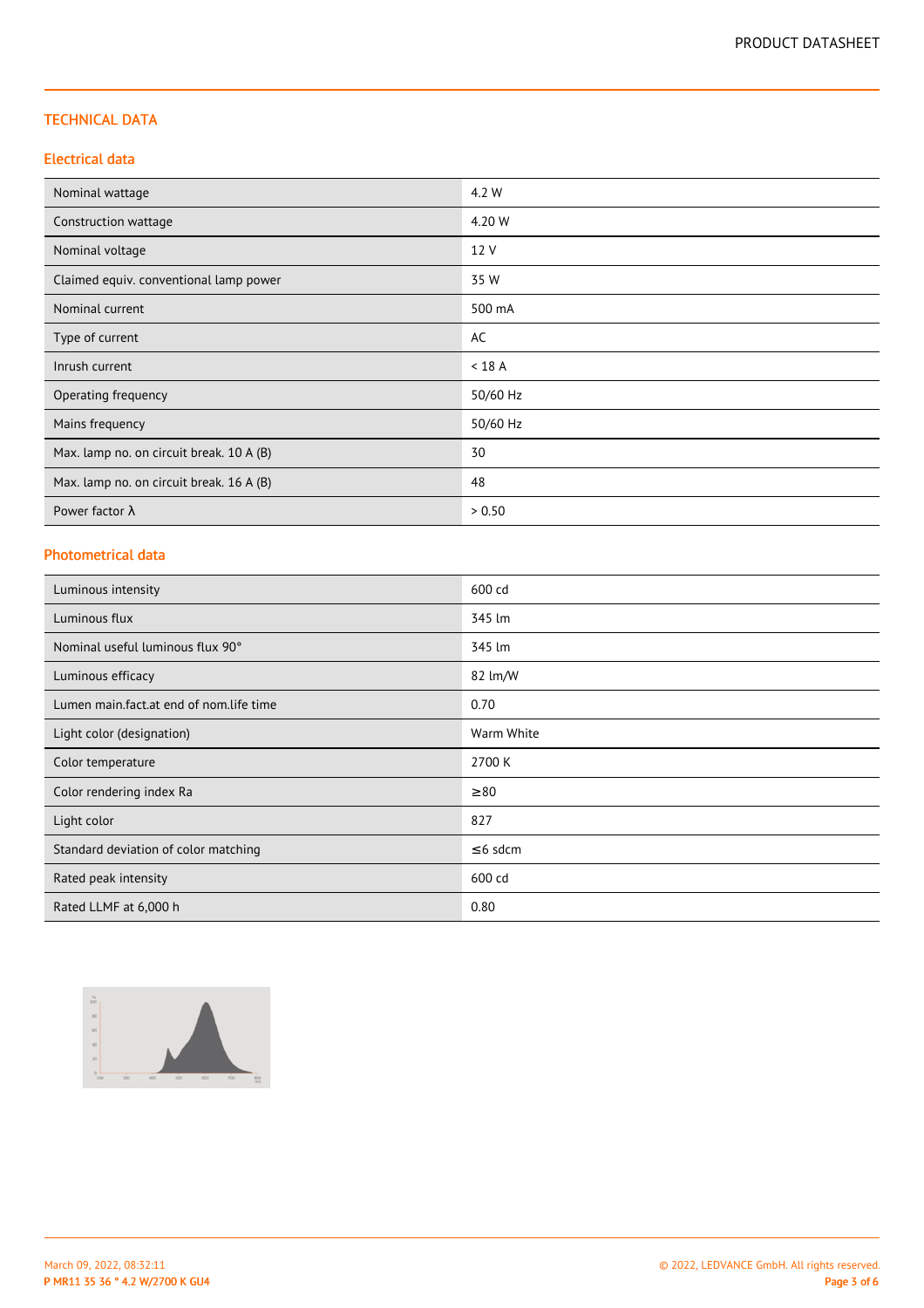# Light technical data

| Beam angle                         | 36°                |
|------------------------------------|--------------------|
| Warm-up time (60 %)                | 0.50 s             |
| Starting time                      | 0.5 s              |
| Rated beam angle (half peak value) | $36.00$ $^{\circ}$ |

# Dimensions & Weight



| Overall length   | 38.00 mm |
|------------------|----------|
| <b>Diameter</b>  | 35.00 mm |
| Maximum diameter | 35 mm    |
| Product weight   | 22.00 g  |

# Temperatures & operating conditions

| Ambient temperature range            | $-20+40$ °C |
|--------------------------------------|-------------|
| Maximum temperature at tc test point | 85 °C       |

# Lifespan

| Nominal lamp life time              | 15000 h     |
|-------------------------------------|-------------|
| Number of switching cycles          | 100000      |
| Lumen maintenance at end of serv    | 0.70        |
| Rated lamp survival factor at 6,000 | $\geq 0.90$ |

# Additional product data

| Base (standard designation) | GU4               |
|-----------------------------|-------------------|
| Mercury content             | 0.0 <sub>mg</sub> |
| <b>Capabilities</b>         |                   |

| $\sim$<br>Jır<br>וו<br>nanie<br>_______ | No. |
|-----------------------------------------|-----|
|                                         |     |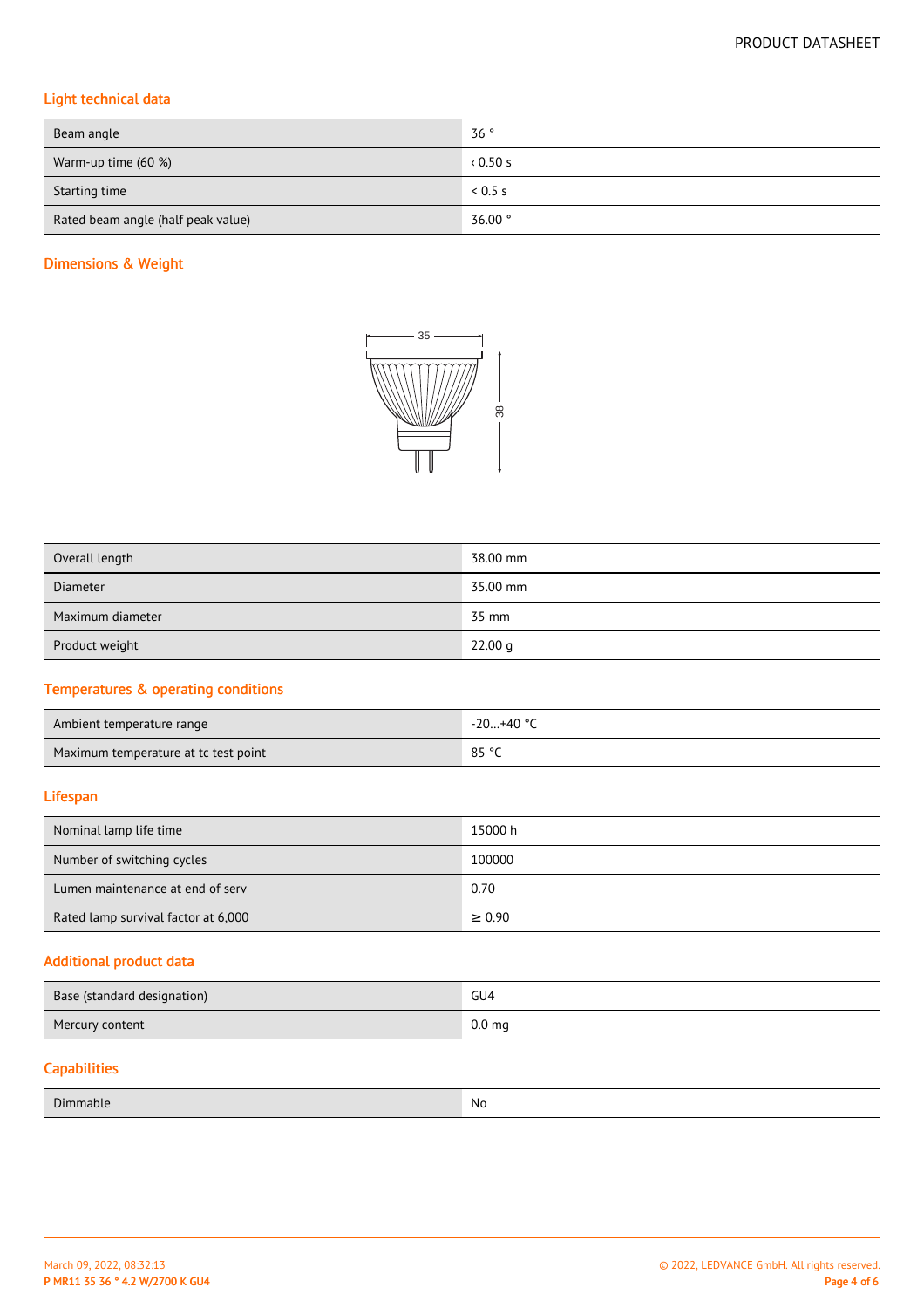# Certificates & Standards

| Energy efficiency class                      | F(1)           |
|----------------------------------------------|----------------|
| Energy consumption                           | 5.00 kWh/1000h |
| Type of protection                           | <b>IP20</b>    |
| Standards                                    | CE / EAC / CB  |
| Photobiological safety group acc. to EN62778 | RG1            |

1) Energy efficiency class (EEC) on a scale of A (highest efficiency) to G (lowest efficiency)

## Country-specific categorizations

| Order reference | FDPMR113536 4. |
|-----------------|----------------|

## Energy labellling regulation data acc EU 2019/2015

| Lighting technology used                             | LED             |
|------------------------------------------------------|-----------------|
| Non-directional or directional                       | <b>DLS</b>      |
| Mains or non-mains                                   | <b>NMLS</b>     |
| Light source cap-type (or other electric interface)  | GU <sub>4</sub> |
| Connected light source (CLS)                         | No              |
| Color-tuneable light source                          | No              |
| Envelope                                             | <b>No</b>       |
| High luminance light source                          | <b>No</b>       |
| Anti-glare shield                                    | No              |
| Correlated colour temperature type                   | SINGLE_VALUE    |
| Claim of equivalent power                            | Yes             |
| Length                                               | 38.00 mm        |
| Height                                               | 35.00 mm        |
| Width                                                | 35.00 mm        |
| Chromaticity coordinate x                            | 0.458           |
| Chromaticity coordinate y                            | 0.410           |
| R9 Colour rendering index                            | $\mathbf{1}$    |
| Beam angle                                           | NARROW_CONE_90  |
| Survival factor                                      | 0.90            |
| LED light source replaces a fluorescent light source | yes             |
| <b>EPREL ID</b>                                      | 522965          |
| Model number                                         | AC32697         |
|                                                      |                 |

### DOWNLOAD DATA